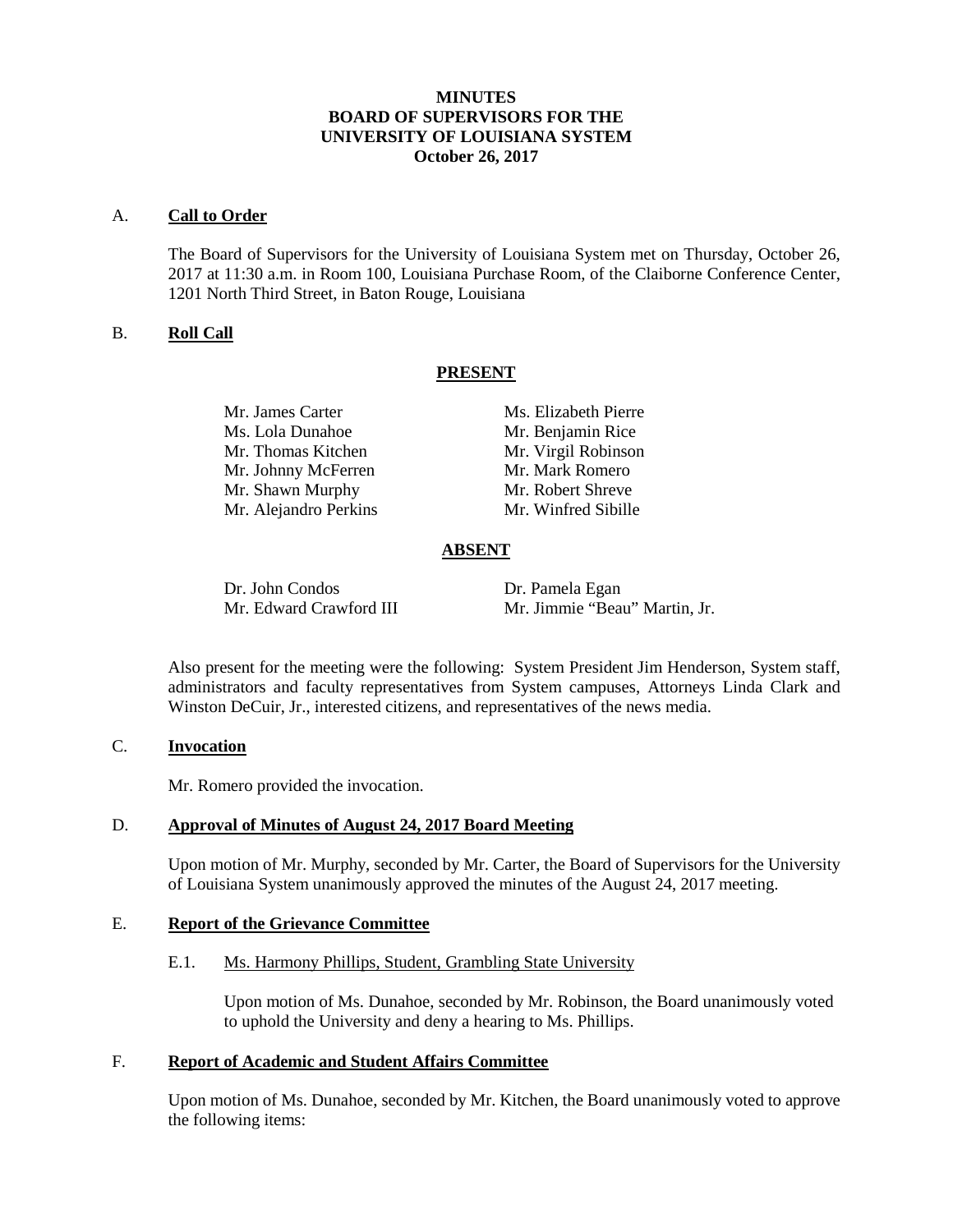> F.1. Louisiana Tech University's request for approval of a Letter of Intent to develop a new academic program leading to a Master of Science in Cyber Technology.

*NOW, THEREFORE, BE IT RESOLVED, that the Board of Supervisors for the University of Louisiana System hereby approves Louisiana Tech University's request for approval of a Letter of Intent to develop a new academic program leading to a Master of Science in Cyber Technology.*

F.2. Louisiana Tech University's request for approval of a Graduate Certificate in Cyber Technology.

*NOW, THEREFORE, BE IT RESOLVED, that the Board of Supervisors for the University of Louisiana System hereby approves Louisiana Tech University's request for approval of a Graduate Certificate in Cyber Technology.*

F.3. Nicholls State University's request for approval to award an Honorary Doctorate of Letters to Mr. John DeSantis at the Fall Commencement Exercises.

*NOW, THEREFORE, BE IT RESOLVED, that the Board of Supervisors for the University of Louisiana System hereby approves Nicholls State University's request to award an Honorary Doctorate of Letters to Mr. John DeSantis at the Fall Commencement Exercises.*

F.4. Southeastern Louisiana University's request for approval of a Cooperative Agreement with Universidad de Panamá, Republica de Panamá.

*NOW, THEREFORE, BE IT RESOLVED, that the Board of Supervisors for the University of Louisiana System hereby approves Southeastern Louisiana University's request for approval of a Cooperative Agreement with Universidad de Panama, Republica de Panamá.*

F.5. University of Louisiana at Lafayette's request for approval to award an Honorary Bachelor of the Arts degree to Mrs. Elizabeth Carter Montgomery.

*NOW, THEREFORE, BE IT RESOLVED, that the Board of Supervisors for the University of Louisiana System hereby approves University of Louisiana at Lafayette's request for approval to award an Honorary Bachelor of the Arts degree to Mrs. Elizabeth Carter Montgomery.*

F.6. University of Louisiana at Lafayette's request for approval to award an Honorary Doctor of Liberal Arts to Governor Kathleen Babineaux Blanco at the Fall Commencement Exercises.

*NOW, THEREFORE, BE IT RESOLVED, that the Board of Supervisors for the University of Louisiana System hereby approves University of Louisiana at Lafayette's request for approval to award an Honorary Doctor of Liberal Arts to Governor Kathleen Babineaux Blanco at the Fall Commencement Exercises.*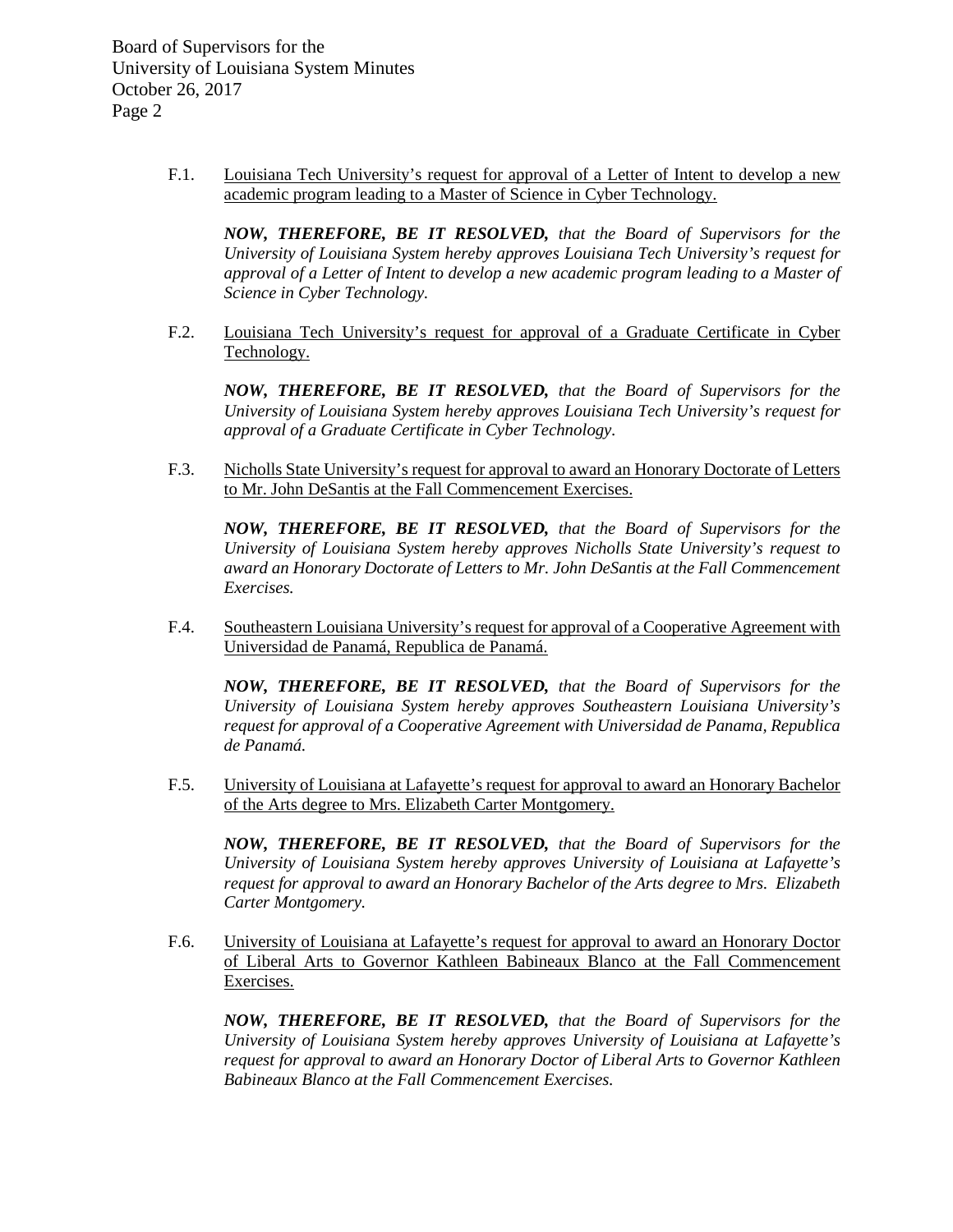> F.7. University of Louisiana at Lafayette's request for approval to award an Honorary Doctor of Business Administration to Mr. B.I. Moody III at the Fall Commencement Exercises.

*NOW, THEREFORE, BE IT RESOLVED, that the Board of Supervisors for the University of Louisiana System hereby approves University of Louisiana at Lafayette's request to award an Honorary Doctor of Business Administration to Mr. B.I. Moody III at the Fall Commencement Exercises.*

F.8. University of Louisiana at Monroe's request for approval to enter into a Student Exchange Agreement with National University Corporation Ehime University in Japan.

*NOW, THEREFORE, BE IT RESOLVED, that the Board of Supervisors for the University of Louisiana System hereby approves University of Louisiana at Monroe's request to enter into a Student Exchange Agreement with National University Corporation Ehime University in Japan.*

F.9. University of New Orleans' request for approval of a Post-Baccalaureate Certificate and Graduate Certificate in Geographic Information Systems.

*NOW, THEREFORE, BE IT RESOLVED, that the Board of Supervisors for the University of Louisiana System hereby approves University of New Orleans' request for approval of a Post-Baccalaureate Certificate and Graduate Certificate in Geographic Information Systems.*

F.10. University of New Orleans' request for approval of a Post-Baccalaureate Certificate and Graduate Certificate in Historic and Cultural Preservation.

*NOW, THEREFORE, BE IT RESOLVED, that the Board of Supervisors for the University of Louisiana System hereby approves University of New Orleans' request for approval of a Post-Baccalaureate Certificate and Graduate Certificate in Historic and Cultural Preservation.*

F11. University of New Orleans' request for approval to award a Doctorate Honoris Causa to Ms. Joan Higginbotham at the Fall Commencement Exercises.

*NOW, THEREFORE, BE IT RESOLVED, that the Board of Supervisors for the University of Louisiana System hereby approves University of New Orleans' request to award a Doctorate Honor Causa to Ms. Joan Higginbotham at the Fall Commencement Exercises.*

F.12. University of New Orleans' request for approval of a conceptual framework for replicating an existing charter school on the campus of the University.

*NOW, THEREFORE, BE IT RESOLVED, that the Board of Supervisors for the University of Louisiana System hereby approves University of New Orleans' conceptual framework for replicating an existing charter school on the campus of the University.*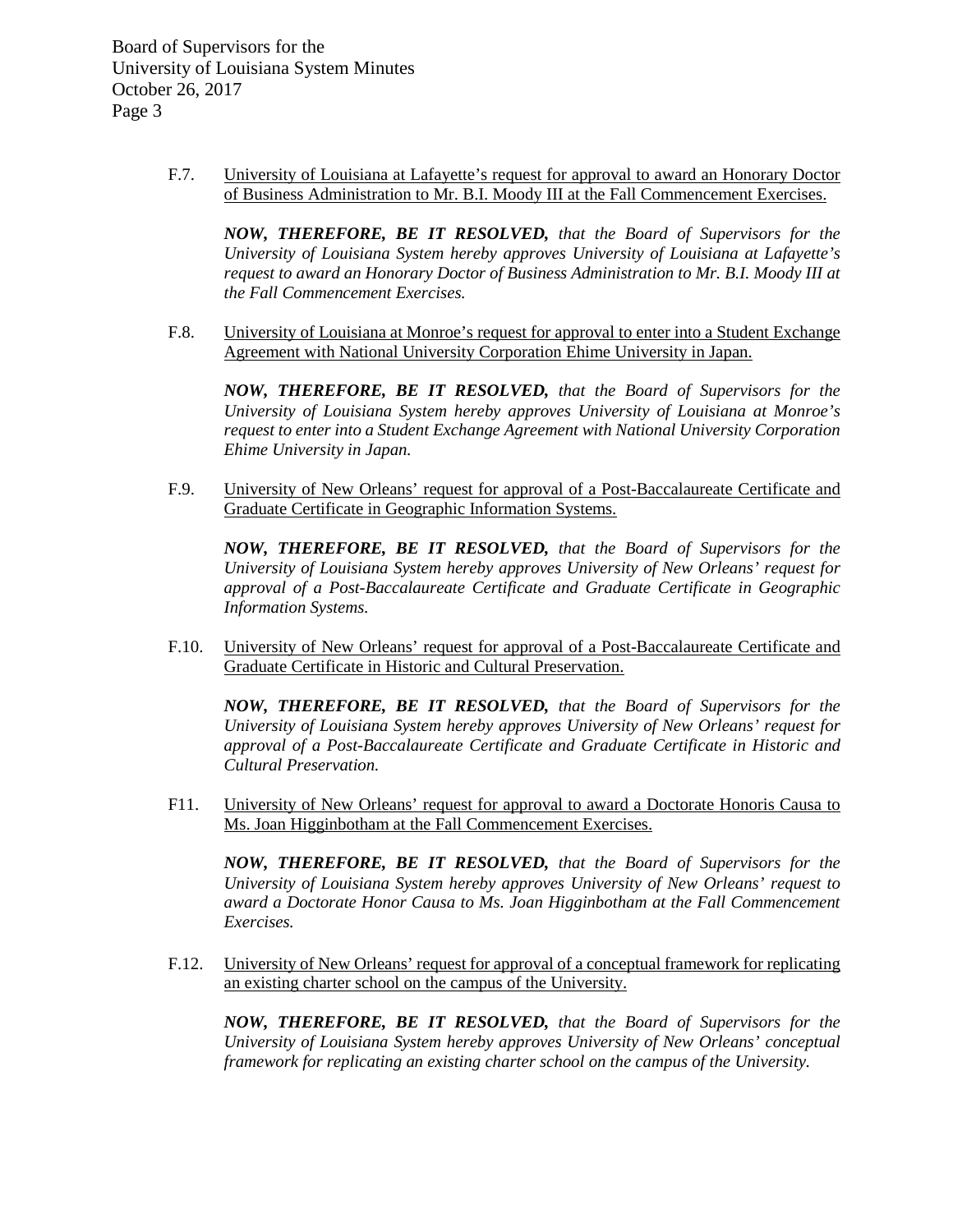## G. **Report of the Athletic Committee**

Upon motion of Mr. Robinson, seconded by Ms. Pierre, the Board unanimously voted to approve the following items:

G.1. Louisiana Tech University's request for approval of a contractual agreement between Mr. Louis L. Holtz, Jr., Head Football Coach, Louisiana Tech University, and Louisiana Tech University Foundation, effective March 1, 2017.

*NOW, THEREFORE, BE IT RESOLVED, that the Board of Supervisors for the University of Louisiana System hereby approves Louisiana Tech University's request for approval of a contractual agreement between Mr. Louis L. Holtz, Jr., Head Football Coach, Louisiana Tech University, and Louisiana Tech University Foundation, effective March 1, 2017.*

G.2. Louisiana Tech University's request for approval of a contractual agreement between Mr. Eric Konkol, Head Men's Basketball Coach, Louisiana Tech University, and Louisiana Tech University Foundation, effective April 1, 2017.

*NOW, THEREFORE, BE IT RESOLVED, that the Board of Supervisors for the University of Louisiana System hereby approves Louisiana Tech University's request for approval of a contractual agreement between Mr. Eric Konkol, Head Men's Basketball Coach, Louisiana Tech University, and Louisiana Tech University Foundation, effective April 1, 2017.* 

G.3. Louisiana Tech University's request for approval of a contractual agreement between Ms. Brooke Stoehr, Head Women's Basketball Coach, Louisiana Tech University, and Louisiana Tech University Foundation, effective April 18, 2017.

*NOW, THEREFORE, BE IT RESOLVED, that the Board of Supervisors for the University of Louisiana System hereby approves Louisiana Tech University's request for approval of a contractual agreement between Ms. Brooke Stoehr, Head Women's Basketball Coach, Louisiana Tech University, and Louisiana Tech University Foundation, effective April 18, 2017.* 

G.4. McNeese State University's request for approval of a revised Athletic Home Game Complimentary Ticket Policy.

*NOW, THEREFORE, BE IT RESOLVED, that the Board of Supervisors for the University of Louisiana System hereby approves McNeese State University's request for approval of a revised Athletic Home Game Complimentary Ticket Policy.*

G.5. University of New Orleans' request for approval of contractual amendments with Mr. Blake Dean, Head Men's Baseball Coach, effective December 1, 2017.

*NOW, THEREFORE, BE IT RESOLVED, that the Board of Supervisors for the University of Louisiana System hereby approves University of New Orleans' request for approval of contractual amendments with Mr. Blake Dean, Head Men's Baseball Coach, effective December 1, 2017.*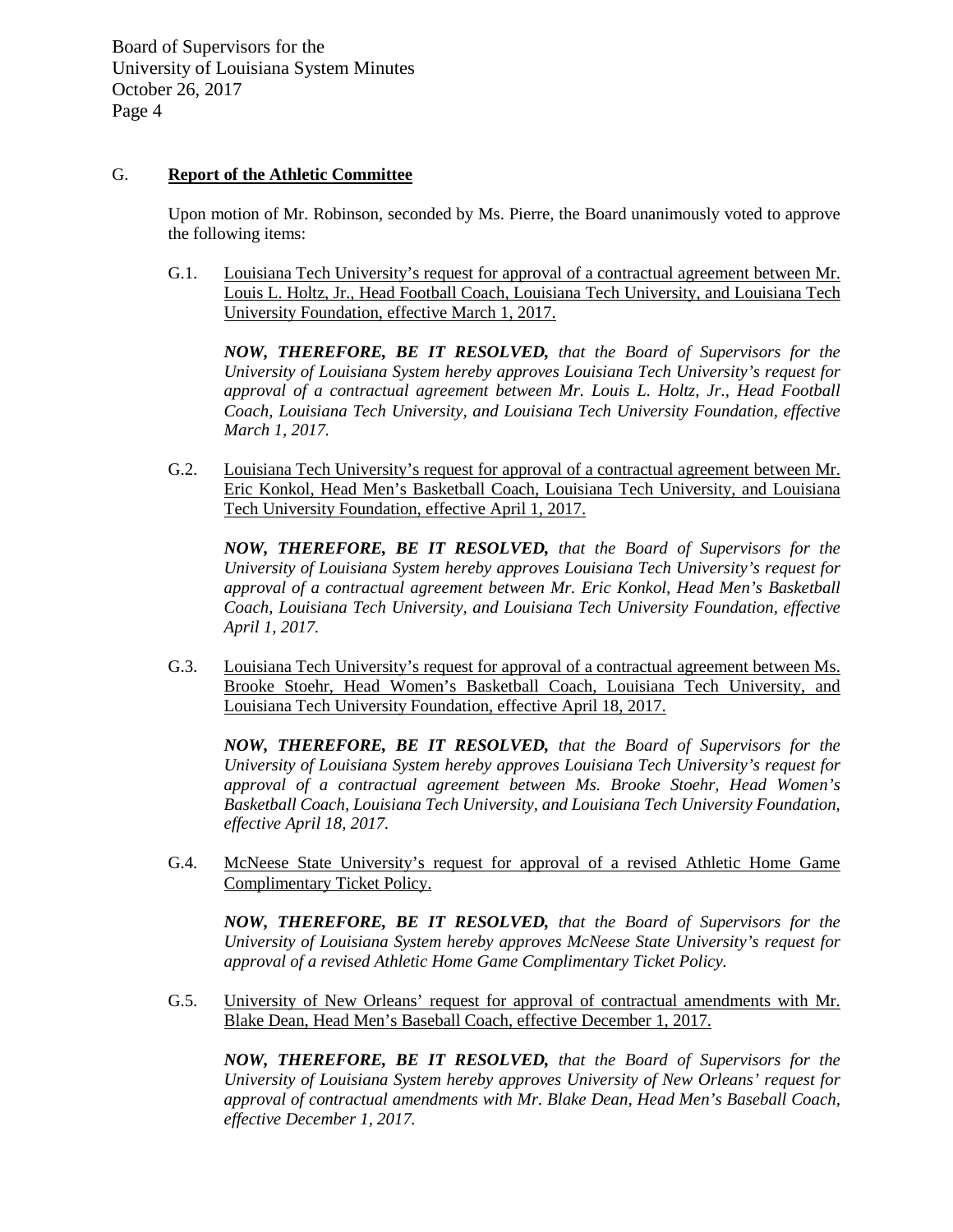> G.6. University of New Orleans' request for approval of contractual amendments with Mr. Derek Morel, Athletic Director, effective December 1, 2017.

*NOW, THEREFORE, BE IT RESOLVED, that the Board of Supervisors for the University of Louisiana System hereby approves* University of New Orleans' request for approval of contractual amendments with Mr. Derek Morel, Athletic Director, effective December 1, 2017.

#### H. **REPORT OF FACILITIES PLANNING COMMITTEE**

Upon motion of Mr. Sibille, seconded by Mr. Robinson, the Board unanimously voted to approve the following items:

H.1. Louisiana Tech University's request for approval to allow certain properties located in Lincoln Parish to be nominated to the State Mineral Board for mineral lease.

*NOW, THEREFORE, BE IT RESOLVED, that the Board of Supervisors for the University of Louisiana System hereby approves Louisiana Tech University's request for approval to allow certain properties located in Lincoln Parish to be nominated to the State Mineral Board for mineral lease.*

*BE IT FURTHER RESOLVED, that the President of the University or his or her designee be authorized to execute a lease on the properties located in Lincoln Parish on behalf of Louisiana Tech University.*

*BE IT FURTHER RESOLVED, that Louisiana Tech University shall obtain final approvals from UL System staff, legal counsel, and all other appropriate agencies/parties, of processes, documents and administrative requirements.*

*AND FURTHER, that Louisiana Tech University will provide system office with copies of all final executed documents for Board files.*

H.2. McNeese State University's request for approval to repurpose and use the proceeds from the Chennault land sale to construct a College of Engineering and Computer Science Student Study Center and to upgrade classrooms and laboratories in Drew Hall and in the Engineering and Technology Laboratory (ETL) Building.

*NOW, THEREFORE, BE IT RESOLVED, that the Board of Supervisors for the University of Louisiana System hereby approves McNeese State University's request for approval to repurpose and use the proceeds from the Chennault land sale to construct a College of Engineering and Computer Science Student Study Center and to upgrade classrooms and laboratories in Drew Hall and in the Engineering and Technology Laboratory (ETL) Building.*

*BE IT FURTHER RESOLVED, that McNeese State University shall obtain final review from UL System staff, legal counsel and shall secure all other appropriate approvals from agencies/parties of processes, documents, and administrative requirements.*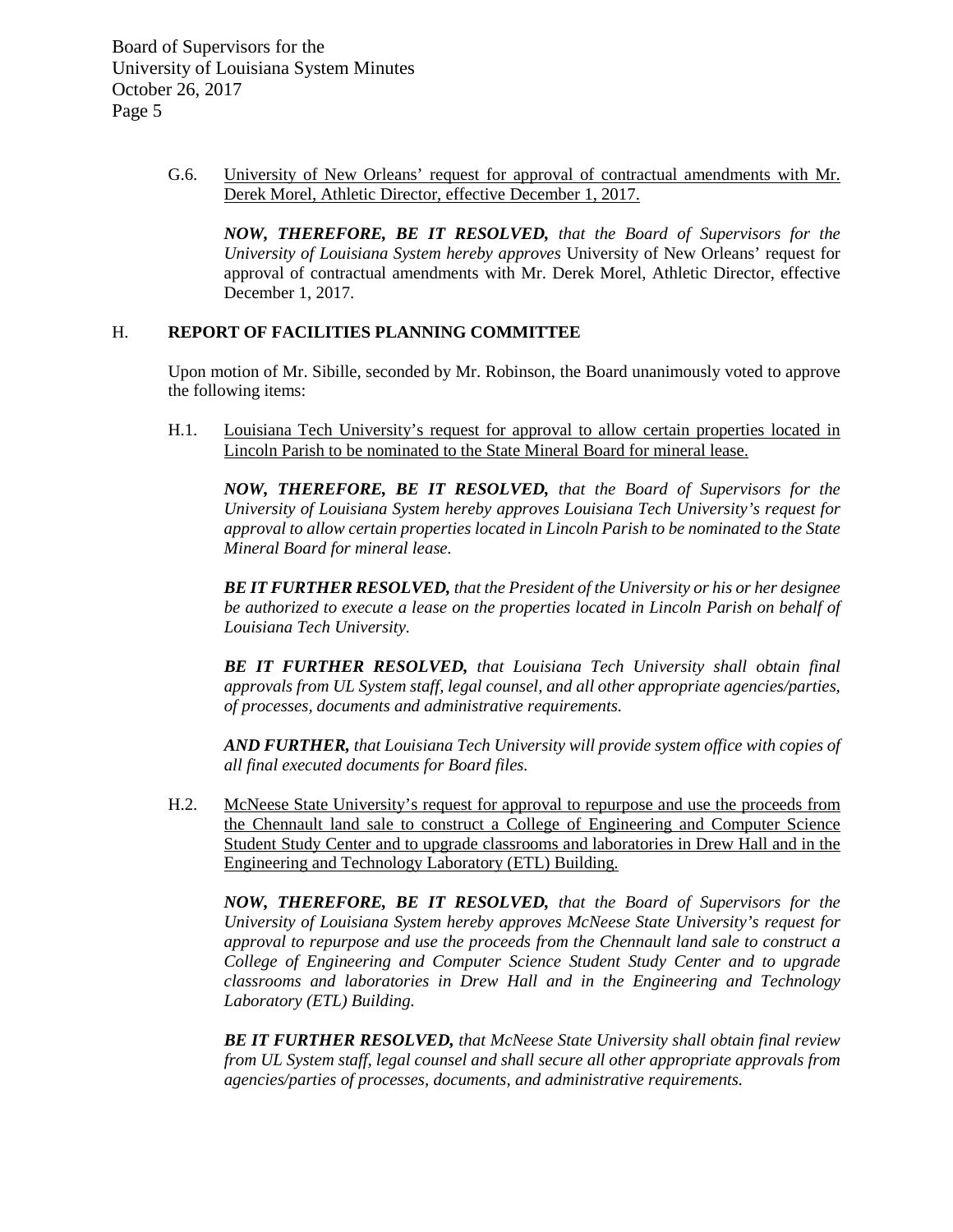> *BE IT FURTHER RESOLVED, that the President of McNeese State University and his or her designee is hereby designated and authorized to execute any and all documents necessary to execute this project.*

> *AND FURTHER, that the University will provide the System office with copies of all final executed documents for Board files.*

H.3. Nicholls State University's request for approval to name the playing surface inside Stopher Gym "Broussard Court."

*NOW, THEREFORE, BE IT RESOLVED, that the Board of Supervisors for the University of Louisiana System hereby approves Nicholls State University's request for approval to name the court inside the Stopher Gym basketball/volleyball facility "Broussard Court."*

H.4. Nicholls State University's request for approval to enter into a Ground Lease Agreement with the Nicholls State University Foundation for the installation of artificial turf at the Nicholls State University Softball Field Complex.

*NOW, THEREFORE, BE IT RESOLVED, that the Board of Supervisors for the University of Louisiana System hereby approves Nicholls State University's request for approval to enter into a Ground Lease Agreement with the Nicholls State University Foundation for the installation of artificial turf at the Nicholls State University Softball Field Complex.* 

*BE IT FURTHER RESOLVED, that Nicholls State University shall obtain final review from UL System staff, legal counsel and shall secure all other appropriate approvals from agencies/parties of processes, documents, and administrative requirements.*

*BE IT FURTHER RESOLVED, that the President of Nicholls State University and his or her designee is hereby designated and authorized to execute any and all documents necessary to execute the Ground Lease Agreement, and subsequent donation.*

*AND FURTHER, that the University will provide the System office with copies of all final executed documents for Board files.*

H.5. Nicholls State University's request for approval to rename the Colonel Softball playing field the "Swanner Field at Geo Surfaces Park."

*NOW, THEREFORE, BE IT RESOLVED, that the Board of Supervisors for the University of Louisiana System hereby approves Nicholls State University's request for approval to rename the Colonel Softball playing field the "Swanner Field at Geo Surfaces Park."*

H.6. Northwestern State University's request for approval to name the Wellness, Recreation and Activity Center the "Randall J. Webb Wellness, Recreation and Activity Center."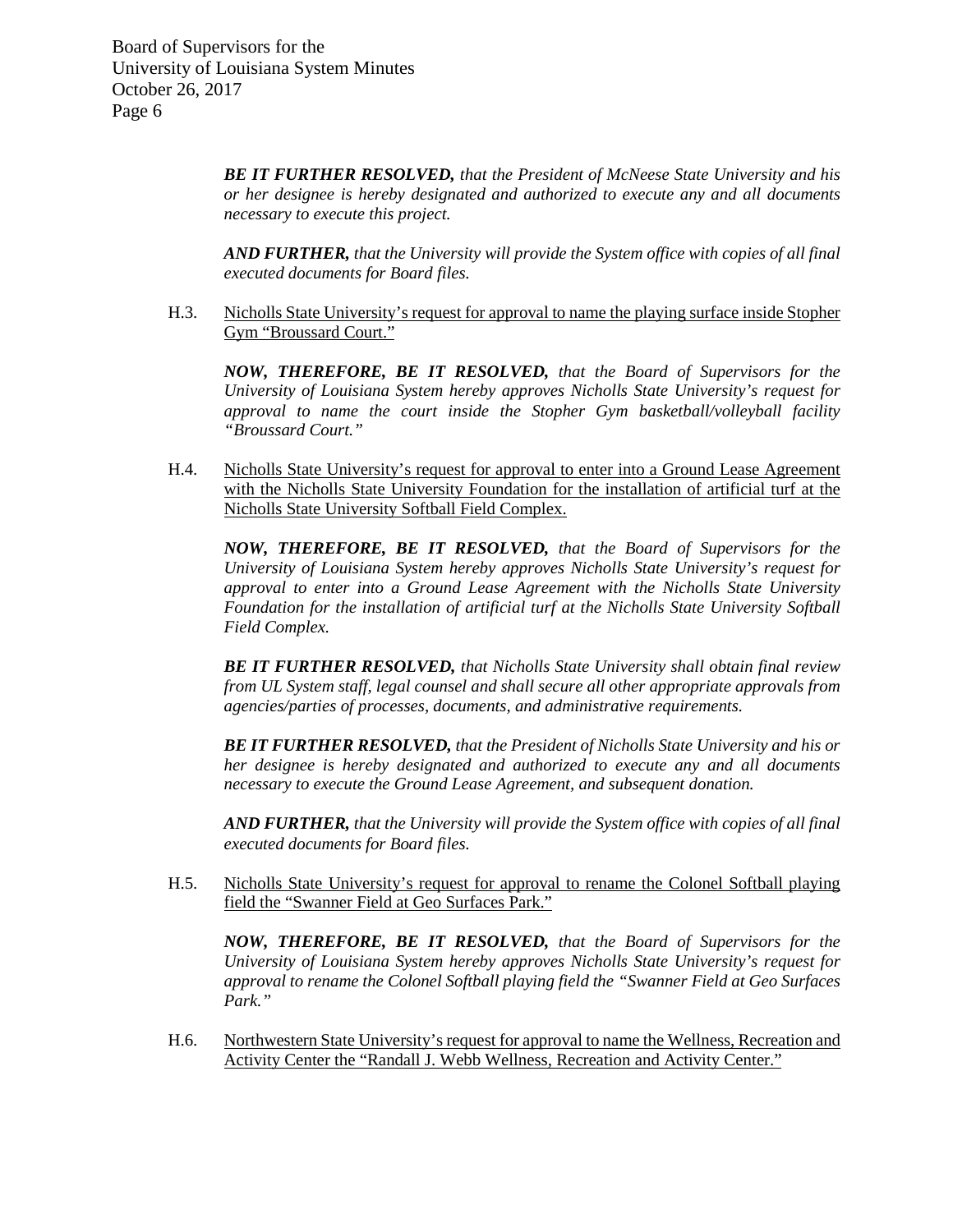> *NOW, THEREFORE, BE IT RESOLVED, that the Board of Supervisors for the University of Louisiana System hereby approves Northwestern State University's request for approval to name the Wellness, Recreation and Activity Center the "Randall J. Webb Wellness, Recreation and Activity Center."*

H.7. Southeastern Louisiana University's request for approval to accept the leasehold estate, authority, sublease and all other rights to the Livingston Parish Literacy and Technology Center from the Southeastern Educational Foundation.

*NOW, THEREFORE, BE IT RESOLVED, that the Board of Supervisors for the University of Louisiana System hereby approves Southeastern Louisiana University's request for approval to accept the leasehold estate, authority, sublease and all other rights to the Livingston Parish Literacy and Technology Center from the Southeastern Educational Foundation.*

*BE IT FURTHER RESOLVED, that Southeastern Louisiana University shall obtain final review from UL System staff, legal counsel and shall secure all other appropriate approvals from agencies/parties of processes, documents, and administrative requirements.* 

*BE IT FURTHER RESOLVED, that the President of Southeastern Louisiana University and his or her designee is hereby designated and authorized to execute any and all documents necessary to execute this donation.* 

*AND FURTHER, that the University will provide the System office with copies of all final executed documents for Board files.*

H.8. University of Louisiana at Monroe's request for approval to purchase which is being obtained, constructed, and then will be sold by the ULM Foundation to the University.

*NOW, THEREFORE, BE IT RESOLVED, that the Board of Supervisors for the University of Louisiana System hereby approves the University of Louisiana at Monroe's request for approval to purchase a building which is being obtained, constructed, and then will be sold by the ULM Foundation to the University.*

*BE IT FURTHER RESOLVED, that the University of Louisiana at Monroe shall obtain final review from UL System staff, legal counsel and shall secure all other appropriate approvals from agencies/parties of processes, documents, and administrative requirements.*

*BE IT FURTHER RESOLVED, that the President of University of Louisiana at Monroe and his or her designee is hereby designated and authorized to execute any and all documents associated with said purchase by the University of Louisiana System on behalf of and for the use of University of Louisiana at Monroe.*

*AND FURTHER, that ULS staff and legal counsel ensure that all documents conform to statutory and administrative requirements.*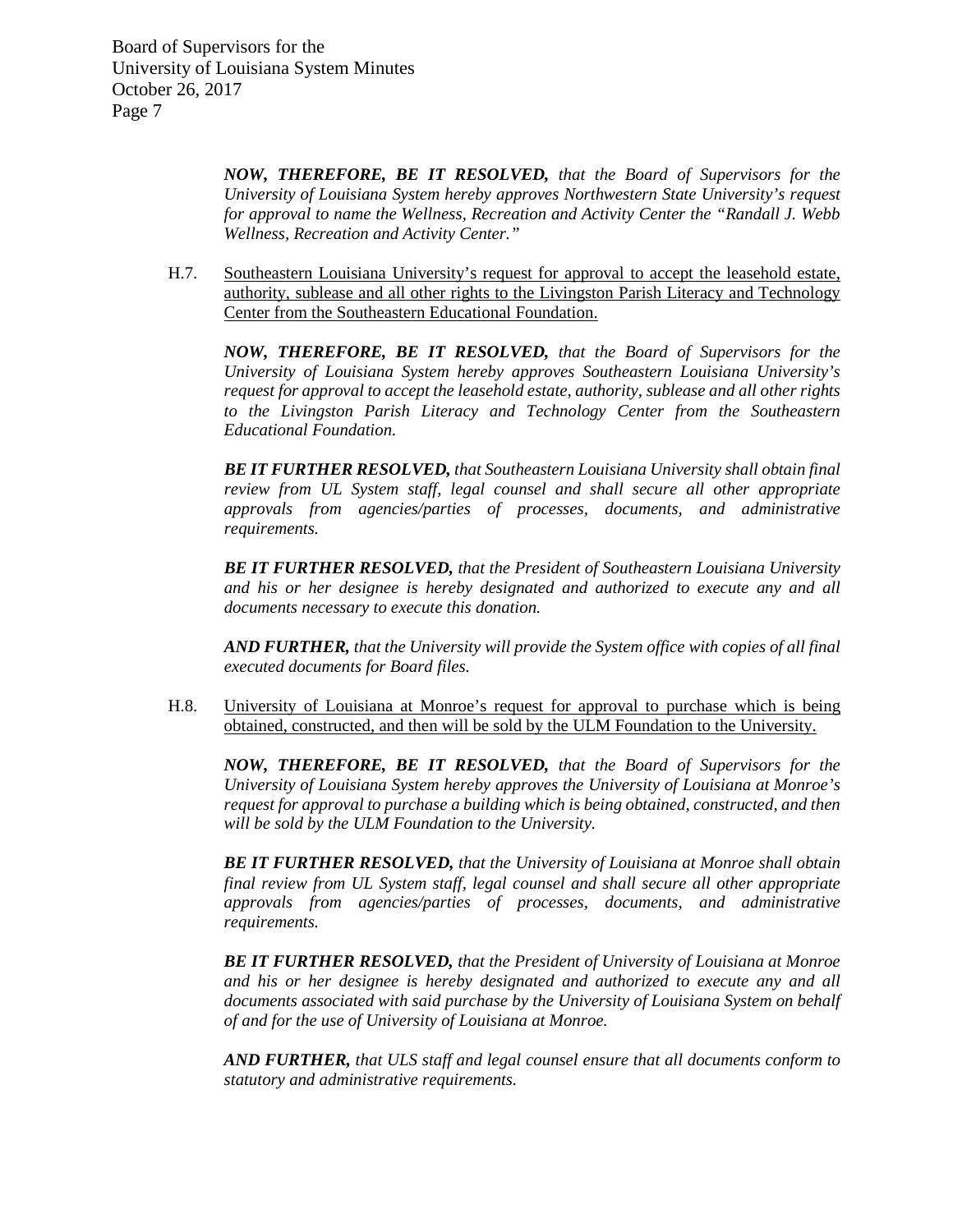> H.9. University of Louisiana at Monroe's request for approval to name the new Foundation and Alumni Building the "Laird Weems Center" and allow for other naming opportunities in the future.

*NOW, THEREFORE, BE IT RESOLVED, that the Board of Supervisors for the University of Louisiana System hereby approves University of Louisiana at Monroe's request for approval to name the new Foundation and Alumni Building the "Laird Weems Center" and allow for other naming opportunities in the future.*

H.10. University of Louisiana at Monroe's request for approval to name a room within Brown Hall the "Lucy Shackelford Center."

*NOW, THEREFORE, BE IT RESOLVED, that the Board of Supervisors for the University of Louisiana System hereby approves University of Louisiana at Monroe's request for approval to name a room within Brown Hall the "Lucy Shackelford Center."*

H.11. University of New Orleans' request for approval to proceed and execute reciprocal perpetual predial servitudes to allow for the permanent existence and maintenance of sewer and drainage systems and ensure continued access, egress and ingress, to the University's property through a driveway servitude.

*NOW, THEREFORE, BE IT RESOLVED, that the Board of Supervisors for the University of Louisiana System hereby approves University of New Orleans' request for approval to proceed and execute reciprocal perpetual predial servitudes to allow for the permanent existence and maintenance of sewer and drainage systems and ensure continued access, egress and ingress, to the University's property through a driveway servitude.* 

*BE IT FURTHER RESOLVED, that University of New Orleans shall obtain final review from University of Louisiana System staff and legal counsel to the Board, and shall secure all other appropriate approvals from agencies/parties of processes, documents, and administrative requirements prior to execution of the lease documents.* 

*BE IT FURTHER RESOLVED, that the President of University of New Orleans and his or her designee are hereby designated and authorized to execute the sewage, water, and driveway servitudes and any and all documents as necessary associated with said project described herein.*

*AND FURTHER, that University of New Orleans will provide the University of Louisiana System office with copies of all final executed documents for the Board files.* 

# I. **REPORT OF FINANCE COMMITTEE**

Upon motion of Mr. Romero, seconded by Ms. Dunahoe, the Board unanimously voted to approve the following items:

I.1. University of Louisiana at Lafayette's request for approval to rename a Professorship and a Super Chair and to consolidate four Chairs.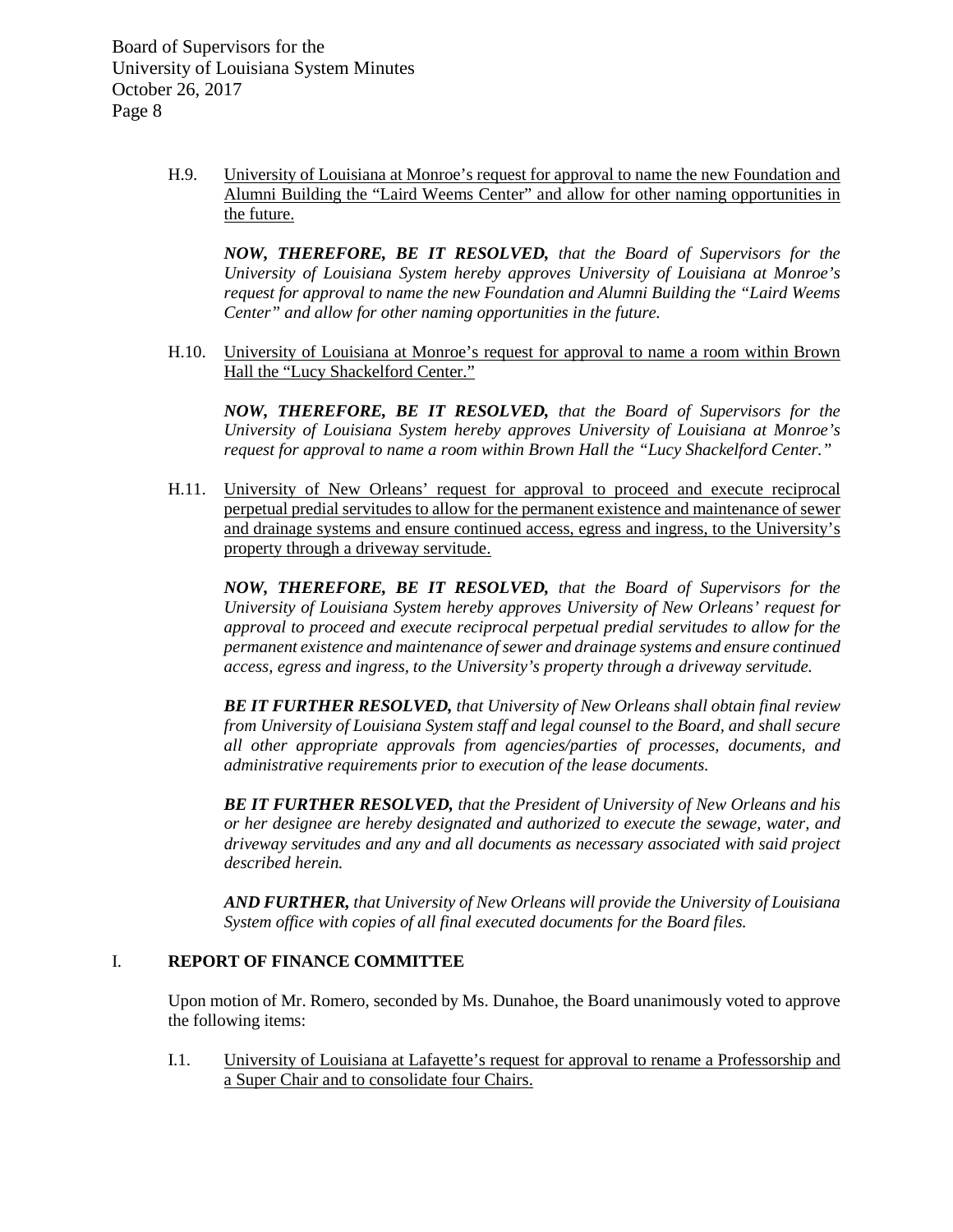> *NOW, THEREFORE, BE IT RESOLVED, that the Board of Supervisors for the University of Louisiana System hereby approves University of Louisiana at Lafayette's request for approval to rename the Jim and Pat Prince/BORSF Professorship in Accounting to the Jim & Pat Prince/BORSF Professorship in Finance and to rename the W. Hansen Hall Memorial/BORSF Super Chair in Telecommunications to the W. Hansen Hall Memorial/BORSF Chair in Computer Engineering.*

> *AND FURTHER, University of Louisiana at Lafayette is authorized to consolidate two Chairs into one Chair within the College of Engineering: W. Hansen Hall Memorial/BORSF Chair in Telecommunications and W. Hansen Hall Memorial/BORSF Chair in Computer Engineering; and to consolidate two Chairs into one Chair within the College of Engineering: Engineering/BORSF Eminent Scholars Chair in Bioprocessing and Engineering Eminent Scholars Trust Fund.*

I.2. University of Louisiana at Monroe's request for approval to implement a new Facilities Enhancement Fee effective with the Spring 2018 semester.

*NOW, THEREFORE, BE IT RESOLVED, that the Board of Supervisors for the University of Louisiana System hereby approves University of Louisiana at Monroe's request for approval to implement a new Facilities Enhancement Fee effective with the Spring 2018 semester.*

I.3. University of Louisiana at Monroe's request for acceptance of Fiscal Year 2016-17 Federal Award Programs Representation Letter.

*NOW, THEREFORE, BE IT RESOLVED, that the Board of Supervisors for the University of Louisiana System hereby accepts the Fiscal Year 2016-17 Federal Award Programs Representation Letter for the University of Louisiana at Monroe.* 

I.4. University of Louisiana at Monroe's request for approval of the University's revised Internal Audit Charter.

*NOW, THEREFORE, BE IT RESOLVED, that the Board of Supervisors for the University of Louisiana System hereby approves the University of Louisiana at Monroe's request for approval of the University's revised Internal Audit Charter.*

I.5. University of New Orleans' request for approval to increase fees.

*NOW, THEREFORE, BE IT RESOLVED, that the Board of Supervisors for the University of Louisiana System hereby approves University of New Orleans' request for approval to increase fees.* 

I.6. University of New Orleans' request for approval to authorize the President of the University to (1) petition the court with respect to all amendments to the Edward G. Schlieder Urban Waste Management and Research Chair Trust and to execute any and all documents; and (2) petition the court to amend the Edward G. Schlieder Higher Education and Health Initiatives Trust to consolidate the Chair associated with the Trust into a Chair and to execute any and all documents.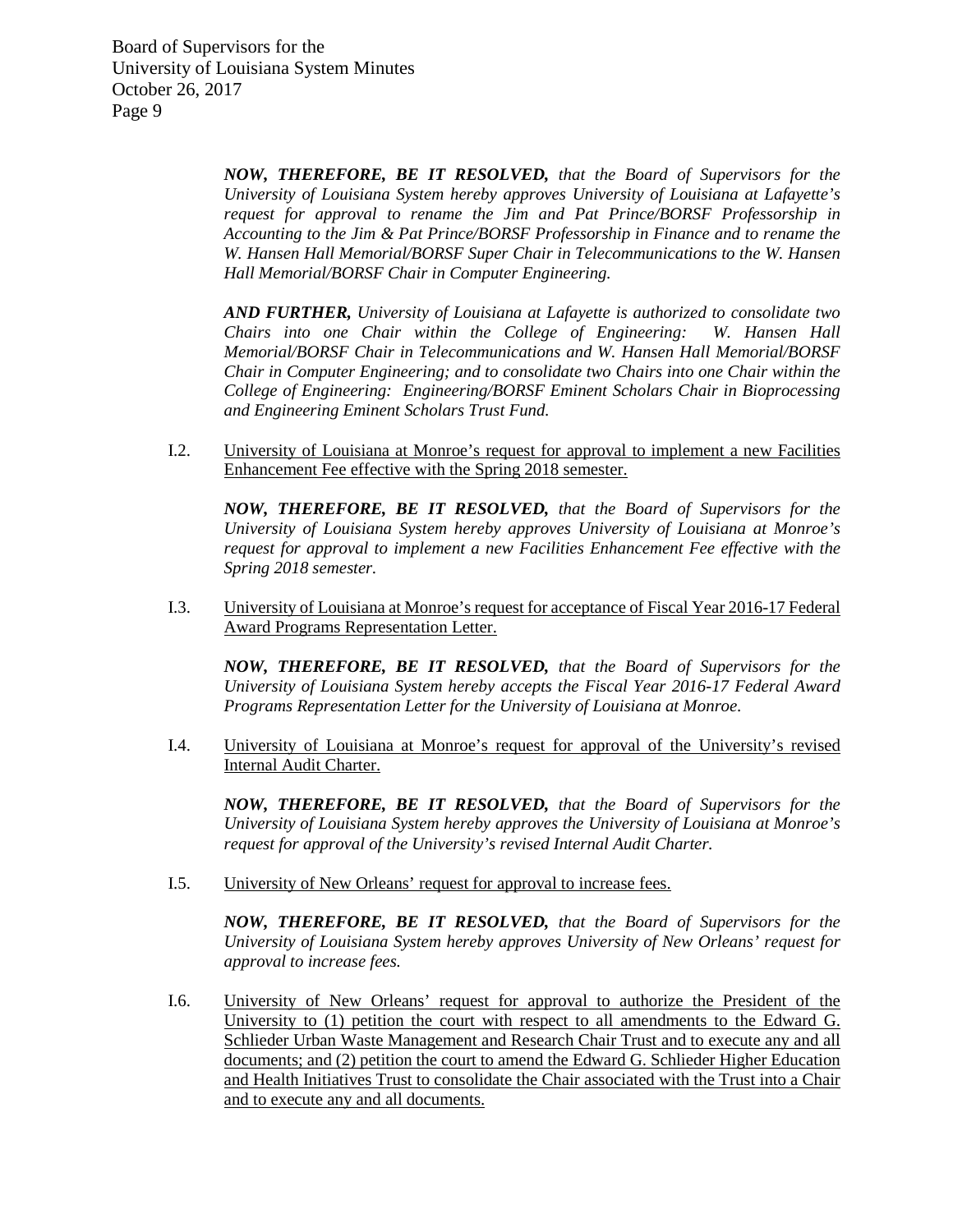> *NOW, THEREFORE, BE IT RESOLVED, that the Board of Supervisors for the University of Louisiana System hereby approves University of New Orleans' request for approval to authorize the President of the University to (1) petition the court with respect to all amendments to the Edward G. Schlieder Urban Waste Management and Research Chair Trust and to execute any and all documents; and (2) petition the court to amend the Edward G. Schlieder Higher Education and Health Initiatives Trust to consolidate the Chair associated with the Trust into a Chair and to execute any and all documents.*

I.7. University of Louisiana System's discussion of Fiscal Year 2016-17 fourth quarter financial reports and ongoing assurances.

No Board action is necessary as this is a report only.

#### J. **REPORT OF PERSONNEL COMMITTEE**

Upon motion of Mr. Shreve, seconded by Mr. Murphy, the Board unanimously voted to approve the following items:

J.1. Southeastern Louisiana University's request for approval to appoint Dr. Tena Golding as Provost and Vice President for Academic Affairs effective October 30, 2017.

*NOW, THEREFORE, BE IT RESOLVED, that the Board of Supervisors for the University of Louisiana System hereby approves Southeastern Louisiana University's request for approval to appoint Dr. Tena Golding as Provost and Vice President for Academic Affairs effective October 30, 2017.*

J.2. University of Louisiana at Lafayette's request for approval to continue the appointment of Dr. David Danahar as Interim Provost and Vice President for Academic Affairs effective August 1, 2017.

*NOW, THEREFORE, BE IT RESOLVED, that the Board of Supervisors for the University of Louisiana at Lafayette's request for approval to continue the appointment of Dr. David Danahar as Interim Provost and Vice President for Academic Affairs effective August 1, 2017.*

J.3. University of Louisiana at Monroe's request for approval to appoint Dr. Sushma Krishnamurthy as Dean of the Graduate School effective November 1, 2017.

*NOW, THEREFORE, BE IT RESOLVED, that the Board of Supervisors for the University of Louisiana System hereby approves University of Louisiana at Monroe's request for approval to appoint Dr. Sushma Krishnamurthy as Dean of the Graduate School effective November 1, 2017.*

J.4. University of Louisiana at Monroe's request for approval to appoint Mr. Camile Currier as Vice President for Student Affairs effective November 1, 2017.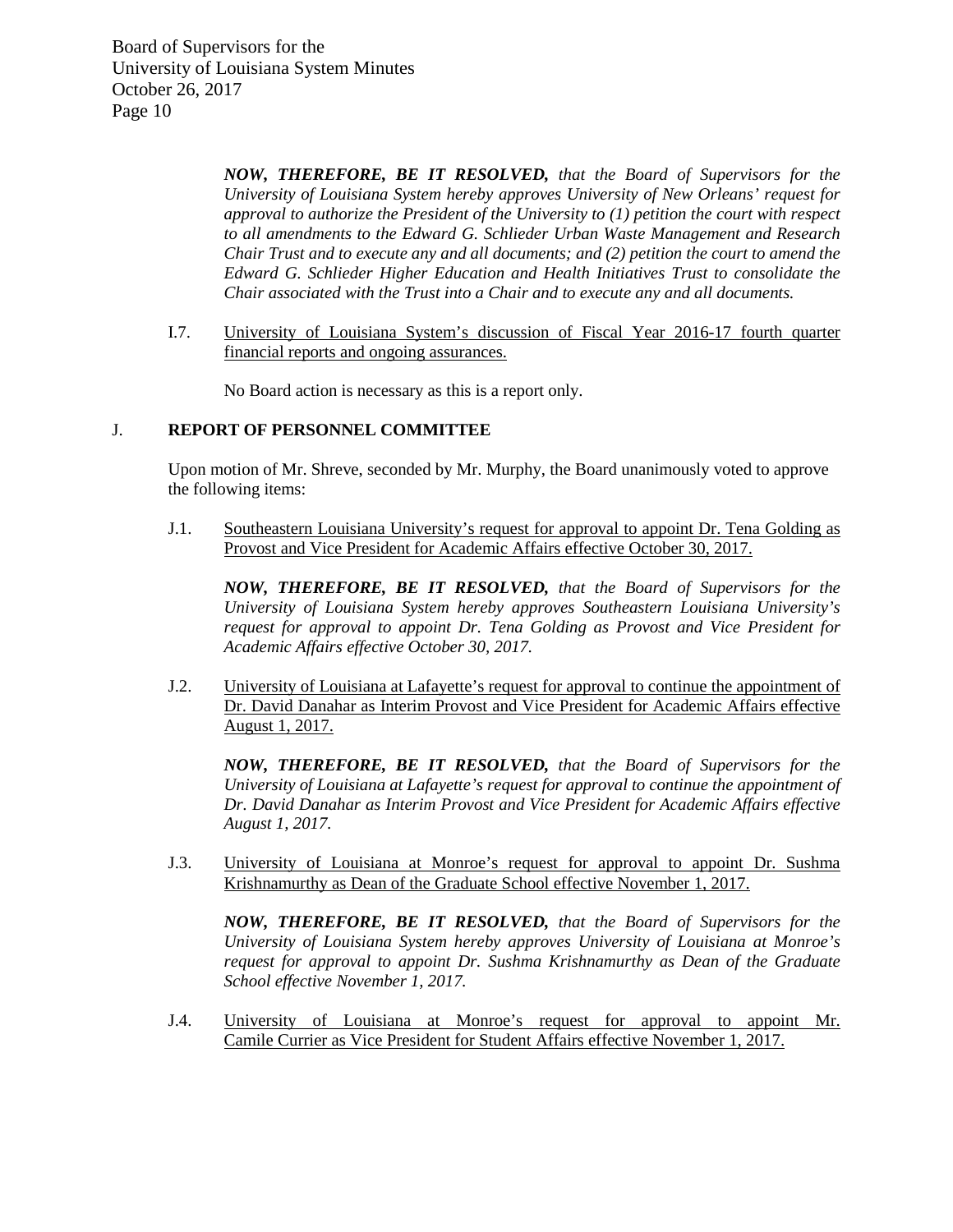> *NOW, THEREFORE, BE IT RESOLVED, that the Board of Supervisors for the University of Louisiana System hereby approves University of Louisiana at Monroe's request for approval to appoint Mr. Camile Currier as Vice President for Student Affairs effective November 1, 2017.*

J.5. University of New Orleans' request for approval to appoint Dr. Ray Wang as Dean of the Library and Information Services effective January 15, 2018.

*NOW, THEREFORE, BE IT RESOLVED, that the Board of Supervisors for the University of Louisiana System hereby approves University of New Orleans' request for approval to appoint Dr. Ray Wang as Dean of the Library and Information Services effective January 15, 2018.*

## K. **SYSTEM PRESIDENT'S BUSINESS**

#### K.1. Personnel Actions

President Henderson indicated that Board members had recently received personnel actions via email for their review. He reported that also included were pay plans from McNeese State University, University of Louisiana at Monroe, and University of New Orleans. Dr. Henderson said that System staff had reviewed all personnel actions and staff recommends approval.

*Upon motion of Mr. Sibille, seconded by Mr. McFerren, the Board unanimously voted to approve the System personnel actions.*

#### K.2. System President's Report

#### *Nicholls Presidential Search Update*

Dr. Henderson reported that the Nicholls Presidential Search Committee had met on October 25 and selected six semifinalists to be interviewed on the campus. He gave the dates of November 6-8 for the visits to the campus. The semifinalists chosen were: Dr. Jay Clune, Dr. Eugene Dial, Dr. John Doucet, Dr. Marcheta Evans, Dr. Shawn Mauldin, and Dr. Wade Rousse.

#### *For Our Future Conference*

President Henderson announced that plans are being made for the For Our Future Conference, a System-wide conference in February 2018. The inaugural conference will be held on the campus of Southeastern Louisiana University.

## *Hazing Response*

Dr. Henderson asked System Vice President for Student Affairs and Governance Erica Calais to report on the response to Governor John Bel Edwards' letter regarding policies on hazing, substance abuse, and binge drinking. Ms. Calais said that she has been working with the campus Vice Presidents of Student Affairs in reviewing their policies and practices. She also indicated that a System-wide campaign has recently been initiated to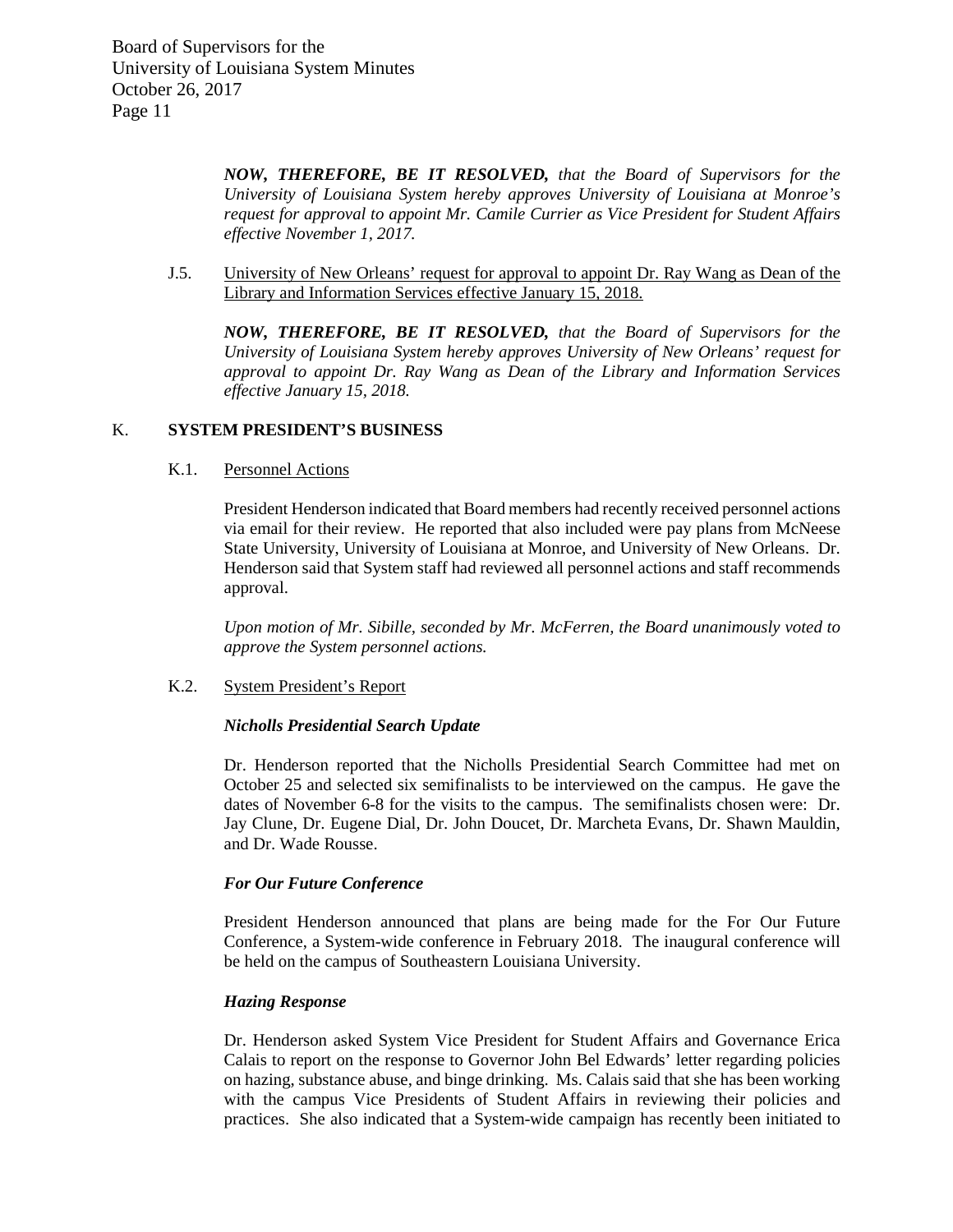> encourage and enable students to anonymously report risky behavior. She said that the universities are taking all positive steps to eliminate a culture of hazing on campus.

#### *System Strategic Framework*

Dr. Henderson informed Board members that he has had the opportunity to share the recently created System Strategic Framework with the Editorial Board of *The Advocate* and the Baton Rouge Press Club. He said that it has been well-received by the press and community organizations.

# *Campus Videos*

Dr. Henderson introduced videos that had been completed about McNeese, Northwestern, and University of New Orleans with the System tagline of *For Your Future, For Our Future*. All nine System institutions will be highlighted in these videos designed to continue to build brand awareness of the System.

# L. **Board Chair's Business**

## L.1. Board Chair's Report

Mr. Perkins voiced thanks on behalf of the Board and System to Southeastern Louisiana University President John Crain for sponsoring the reception at Capitol Park Welcome Center on Wednesday evening. The Chair said that it was well-attended, and Board members were given the opportunity to meet alumni and other stakeholders of the University.

Mr. Perkins announced that he was appointing Dr. John Condos, Ms. Lola Dunahoe, Dr. Pamela Egan, Mr. Shawn Murphy, and Mr. Winfred Sibille to the Nominating Committee, with Mr. Sibille serving as the Chair. He indicated that the purpose of the Committee is to recommend a slate of officers for the coming year. The Committee will meet in conjunction with the December 1 Board meeting.

Mr. Perkins also reminded Board members about campus commencement exercises and encouraged them to attend whenever possible. He also said to mark their calendars for the Special Meeting on Tuesday, November 14, at which finalists for the Nicholls State University presidency would be interviewed in Baton Rouge. He also reminded them that the Friday, December 1 Regular Board meeting will be held in Natchitoches. Dr. Chris Maggio, President of Northwestern, invited the Board to the 7:00 p.m. Reception and 9:00 p.m. Gala Performance, as well as a parade on Saturday morning.

## M. **Evaluation of Campus President** (*University of Louisiana at Monroe*)

Mr. Perkins stated that Board policy requires that Institution Presidents be individually evaluated on a consistent basis. He said that an evaluation for today's meeting had been prepared for Dr. Nick Bruno, President of University of Louisiana at Monroe.